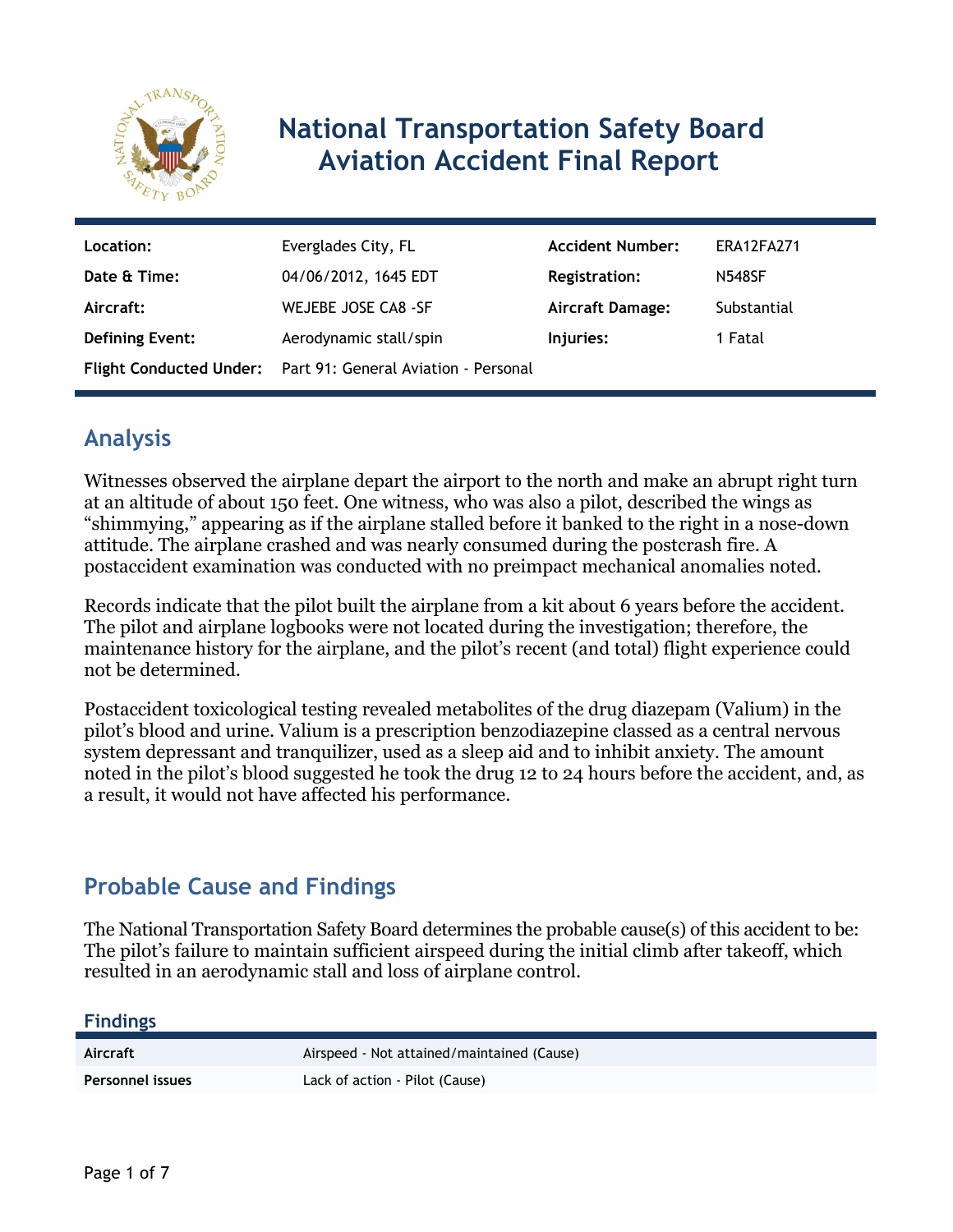# **Factual Information**

#### HISTORY OF FLIGHT

On April 6, 2012, at 1645 eastern daylight time, an experimental amateur-built Comp Air 8 CA8-SF, N548SF, was substantially damaged when it impacted the ground shortly after takeoff from Everglades Airpark (X01), Everglades City, Florida. The certificated private pilot was fatally injured. Visual meteorological conditions prevailed and no flight plan was filed for the flight which was destined for Merritt Island Airport (COI), Merritt Island, Florida. The personal flight was conducted under the provisions of Title 14 Code of Federal Regulations Part 91.

The pilot was a professional fisherman who produced his own fishing show. According to interviews with the pilot's family and friends, he had flown into Everglades Airpark earlier in the week to film the show.

The pilot's cameraman reported to local law enforcement that they did some filming on the day of the accident, and then he drove the pilot to the airport for his return flight to COI. The cameraman observed the pilot perform a preflight inspection on the airplane, and then walk toward the airport operations building to pay his parking fee. At that point, the cameraman left the airport, and therefore did not observe the takeoff.

A witness observed the airplane depart from runway 33 and make a sharp right turn at an altitude of about 100 to 150 feet. The airplane became almost inverted, with the right wing down, before it rolled back toward a level attitude. The nose remained in a nose-down attitude and the airplane banked to the left before impacting the ground in a 10-15 degree left-wing-low attitude.

Another witness, who was also a pilot, observed the accident airplane depart the airport to the north. According to the witness, the airplane took off with an "extremely sharp upward angle." As the airplane climbed, it appeared to be "shimmying the wings," which the witness described as "indicative of a stall." He then heard a change in the pitch of the propeller as the airplane turned "sharply" to the right, "with the wind." The airplane "flattened out" before impacting the ground.

#### PILOT INFORMATION

The pilot held a private pilot certificate, with a rating for airplane single-engine land. His most recent third-class Federal Aviation Administration (FAA) medical certificate was issued on February 24, 2011. At that time, he reported 1,208 hours of total flight experience.

Prior to the medical certificate issued in 2011, the pilot's most recent medical certificate was issued on June 14, 2006. At that time, he reported 621 hours of total flight experience.

The pilot's first medical certificate was issued on July 13, 2004. At that time, the pilot reported 30 hours of total flight experience.

The pilot's family was unable to locate any pilot logbooks.

#### AIRCRAFT INFORMATION

The Comp Air 8 airplane was a single-engine kit-built airplane powered by a Walter 601 turboprop engine. The pilot was also the builder of the airplane, completing it in 2006, at which time it received an FAA airworthiness certificate.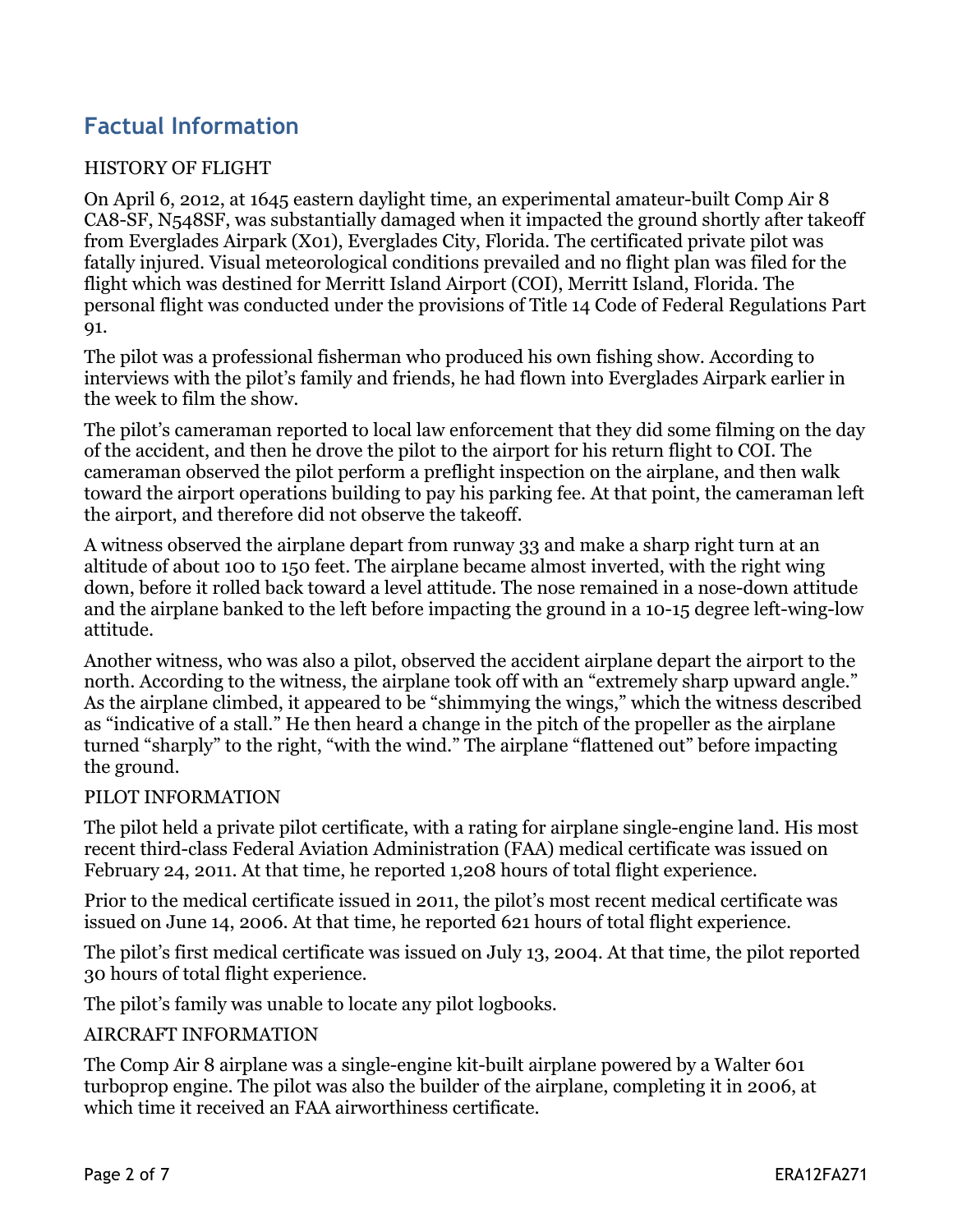According to the facility who maintained the accident airplane's engine, the most recent maintenance they performed was on September 7, 2010. The maintenance was requested to fix internal and external corrosion on the engine as a result from standing outside at sea level.

A representative from Composite Technologies stated the accident pilot most recently brought the airplane to their facility about 4 weeks prior to the accident to have maintenance performed on the nose wheel. They also cleaned the airplane, as oil was appearing on the underside of the cowling and fuselage.

The representative also stated that the pilot often performed his own maintenance.

The pilot's family was unable to locate the logbooks for the airplane or engine.

Additionally, requests made to Comp Air for any documents regarding the building or maintenance of the airplane went unanswered during the investigation.

#### METEOROLOGICAL INFORMATION

The wind recorded at Naples Municipal Airport (KAPF), Naples, Florida, located about 27 nautical miles northwest of the accident site, at 1753 was from 310 degrees at 12 knots gusting to 21 knots.

Examination of the Aircraft Operations Log for X01 revealed two entries by other pilots on the day of the accident. The comment regarding conditions at the airport, noted next to the entries, stated "14-22 KTS."

#### AIRPORT INFORMATION

Everglades Airpark was comprised of a single runway, oriented on a heading of 15/33 degrees. The asphalt runway was 2,400 feet long and 60 feet wide.

The overnight parking log for X01 confirmed that the pilot arrived at the airport on March 31, 2012.

### WRECKAGE INFORMATION

The airplane impacted the ground about 275 yards east of the departure end of runway 33. The wreckage path was about 20 feet in length, and initiated with 2 indentations in the ground, similar to the shape of the propeller spinner. The propeller was separated from the engine and located prior to the main wreckage along the wreckage path.

The main wreckage was oriented on a heading of 050 degrees, and nearly consumed by the post-crash fire. The left wing was separated from the fuselage and came to rest on top of the cockpit area. The engine was separated from the firewall and came to rest adjacent to the leading edge of the left wing. The remnants of the right wing, fuselage, and empennage sections remained attached through cables and wiring. The vertical stabilizer was lying flat on top of the right horizontal stabilizer.

Flight control continuity was confirmed from the cockpit to the flight controls.

The airplane and engine were recovered from the accident site and a more detailed examination was performed on April 24, 2012. A detailed report of the examination can be found in the public docket for this investigation. In summary, the examination of the engine and propeller revealed damage consistent with power application (in excess of 94%) at the time of impact. The airframe examination revealed no mechanical anomalies, and the pilot's seat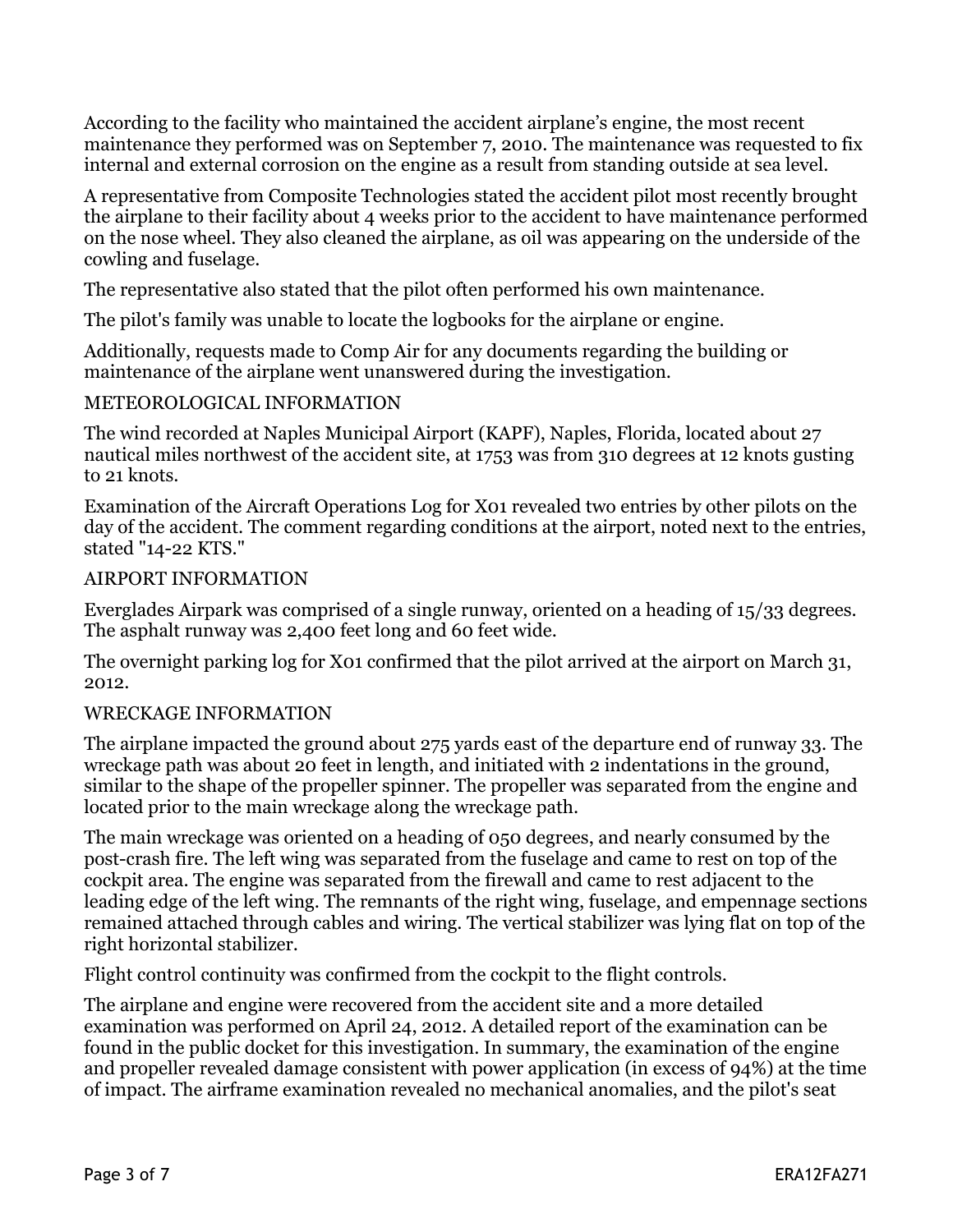position was confirmed to be in the appropriate position for normal operation.

### MEDICAL AND PATHOLOGICAL INFORMATION

The Collier County District Twenty Medical Examiner performed an autopsy on the pilot on April 7, 2012. The cause of death was listed as Multiple Blunt Injuries with Conflagration. The report also detailed demonstrated marked atherosclerosis with 80% stenosis in the coronary arteries. The location or extent of maximal stenosis was not mentioned and no microscopic evaluation of the heart was performed.

The FAA Toxicology and Accident Research Laboratory, Oklahoma City, Oklahoma conducted toxicological testing on the pilot. Following were the results of the toxicological testing:

0.046 (ug/ml, ug/g) Nordiazepam detected in Blood

0.019 (ug/ml, ug/g) Nordiazepam detected in Urine

Oxazepam NOT detected in Blood

0.318 (ug/ml, ug/g) Oxazepam detected in Urine

0.08 (ug/ml, ug/g) Temazepam detected in Urine

Temazepam NOT detected in Blood

All three of these drugs are metabolites of diazepam (marketed under the trade name Valium), a prescription benzodiazepine classed as a central nervous system depressant and tranquilizer and used as a sleep aid and anxiolytic.

According to the pilot's FAA medical file, he first obtained third class medical certificate in 2004. He was recertified in 2006 and 2011; the only medical event reported in the interim was an uncomplicated hip replacement surgery. He denied taking any medication at each medical examination.

#### TESTS AND RESEARCH

A LaCie Hard Drive was retained from the wreckage and downloaded in the NTSB Video Recorder Laboratory. The download of the recording revealed no content of the accident flight.

#### ADDITIONAL INFORMATION

Fueling Information

According to records provided by COI, the airplane was fueled with 152 gallons of Jet A fuel on March 31, 2012. Additionally, the tanks and trucks used at the facility were inspected daily. According to the inspection report, no anomalies were identified during the entire month.

No fuel was purchased by the pilot at X01.

#### Additional Interviews

A witness observed the accident airplane flying a few days prior to the accident. He was standing outside his shop on an island about 3 miles from X01, when he observed the accident airplane "buzzing the island" at an altitude of 200-300 feet, performing steep turns. The witness reported the airplane approached the island from the northwest, and maneuvered over the island "low, fast, and in a steep bank."

An interview with an Operations Specialist at X01 revealed the accident pilot had a history of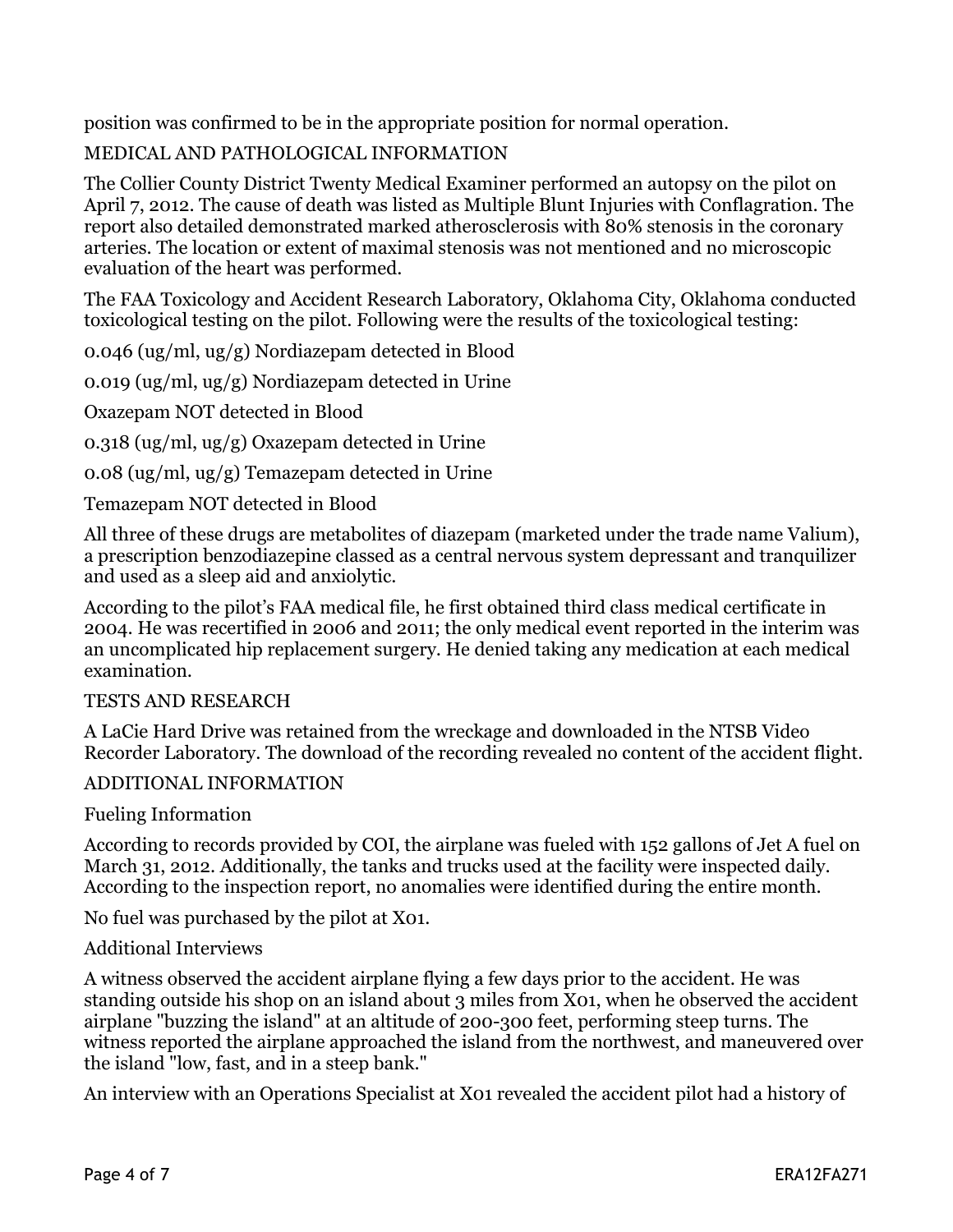"hotdogging" at the Airpark. He often performed steep turns after takeoff, and in at least one instance the airplane almost rolled inverted. The traffic pattern for runway 33 required a left turn after takeoff to avoid departures over the nearby town. According to the Specialist, the accident pilot had been reminded on several occasions about the procedures; however, he often performed a right turn after departure from runway 33 and flew over the adjacent town.

The cameraman was interviewed by local law enforcement after the accident; however, subsequent requests for interviews by NTSB personnel were denied. Additionally, a request for video documentation of the aircraft flying in the area was also not responded to.

Law Enforcement Records

A review of law enforcement and FAA records revealed the pilot received four speeding tickets between 1990 and 2012. Additionally, his driver's license was suspended in 2005 after driving with an unlawful blood-alcohol content (driving under the influence).

The pilot did report the offense to the FAA (as required), and a review of his most recent medical application revealed a comment in the notes section of the application which stated "arrest for DUI appealed and not convicted. Charged with reckless driving. License reinstated."

A review of the pilot's FAA airman file revealed no previous accidents or incidents.

#### **History of Flight**

| Initial climb        | Aerodynamic stall/spin (Defining event)<br>Loss of control in flight |
|----------------------|----------------------------------------------------------------------|
| Uncontrolled descent | Collision with terr/obj (non-CFIT)                                   |

#### **Pilot Information**

| Certificate:                     | Private                                | Age:                              | 54, Male       |
|----------------------------------|----------------------------------------|-----------------------------------|----------------|
| Airplane Rating(s):              | Single-engine Land                     | Seat Occupied:                    | <b>Unknown</b> |
| <b>Other Aircraft Rating(s):</b> | None                                   | <b>Restraint Used:</b>            | Seatbelt       |
| Instrument Rating(s):            | None                                   | <b>Second Pilot Present:</b>      | No             |
| Instructor Rating(s):            | None                                   | <b>Toxicology Performed:</b>      | Yes            |
| <b>Medical Certification:</b>    | Class 3 Without<br>Waivers/Limitations | Last FAA Medical Exam:            | 02/24/2011     |
| <b>Occupational Pilot:</b>       | No                                     | Last Flight Review or Equivalent: |                |
| <b>Flight Time:</b>              | 1208 hours (Total, all aircraft)       |                                   |                |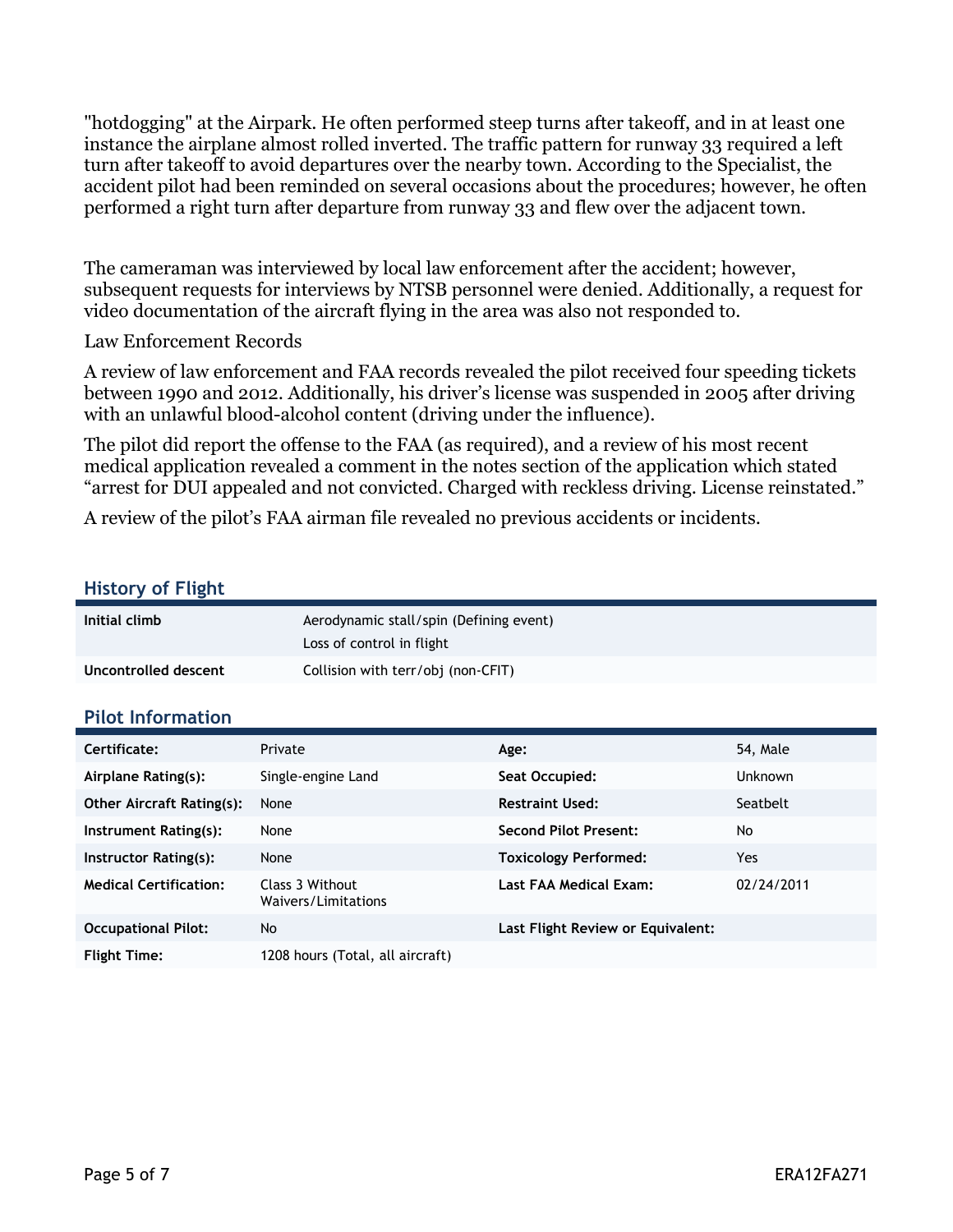### **Aircraft and Owner/Operator Information**

| Aircraft Make:                | <b>WEJEBE JOSE</b>              | <b>Registration:</b>                     | <b>N548SF</b> |
|-------------------------------|---------------------------------|------------------------------------------|---------------|
| Model/Series:                 | $CAB - SF$                      | <b>Aircraft Category:</b>                | Airplane      |
| Year of Manufacture:          |                                 | <b>Amateur Built:</b>                    | Yes.          |
| Airworthiness Certificate:    | Experimental                    | Serial Number:                           | 0585552921    |
| <b>Landing Gear Type:</b>     | Tricycle                        | Seats:                                   | 4             |
| Date/Type of Last Inspection: |                                 | <b>Certified Max Gross Wt.:</b>          |               |
| Time Since Last Inspection:   |                                 | Engines:                                 | 1 Turbo Prop  |
| Airframe Total Time:          |                                 | <b>Engine Manufacturer:</b>              | <b>WALTER</b> |
| ELT:                          |                                 | <b>Engine Model/Series:</b>              | 601D          |
| <b>Registered Owner:</b>      | SPANISH FLY ENTERPRISES<br>INC. | <b>Rated Power:</b>                      | 724 hp        |
| Operator:                     | Jose Wejebe                     | <b>Operating Certificate(s)</b><br>Held: | None          |

# **Meteorological Information and Flight Plan**

| <b>Conditions at Accident Site:</b>     | <b>Visual Conditions</b>         | <b>Condition of Light:</b>                     | Day                              |
|-----------------------------------------|----------------------------------|------------------------------------------------|----------------------------------|
| <b>Observation Facility, Elevation:</b> | APF, 8 ft msl                    | Distance from Accident Site:                   | 27 Nautical Miles                |
| <b>Observation Time:</b>                | 1753 EDT                         | Direction from Accident Site:                  | $300^{\circ}$                    |
| <b>Lowest Cloud Condition:</b>          |                                  | Visibility                                     | 10 Miles                         |
| Lowest Ceiling:                         | Broken / $2100$ ft agl           | Visibility (RVR):                              |                                  |
| Wind Speed/Gusts:                       | 12 knots / 21 knots              | <b>Turbulence Type</b><br>Forecast/Actual:     |                                  |
| <b>Wind Direction:</b>                  | $310^\circ$                      | <b>Turbulence Severity</b><br>Forecast/Actual: |                                  |
| <b>Altimeter Setting:</b>               | 29.82 inches Hg                  | <b>Temperature/Dew Point:</b>                  | $27^{\circ}$ C / 19 $^{\circ}$ C |
| <b>Precipitation and Obscuration:</b>   | No Obscuration; No Precipitation |                                                |                                  |
| <b>Departure Point:</b>                 | Everglades City, FL (X01)        | Type of Flight Plan Filed:                     | None                             |
| Destination:                            | Merritt Island, FL (COI)         | <b>Type of Clearance:</b>                      | None                             |
| <b>Departure Time:</b>                  | <b>EDT</b>                       | Type of Airspace:                              |                                  |

### **Airport Information**

| Airport:             | Everglades Airpark (X01) | <b>Runway Surface Type:</b>      | Asphalt |
|----------------------|--------------------------|----------------------------------|---------|
| Airport Elevation:   |                          | <b>Runway Surface Condition:</b> |         |
| Runway Used:         | २२                       | <b>IFR Approach:</b>             | None    |
| Runway Length/Width: | 2400 ft / 60 ft          | <b>VFR Approach/Landing:</b>     | None    |